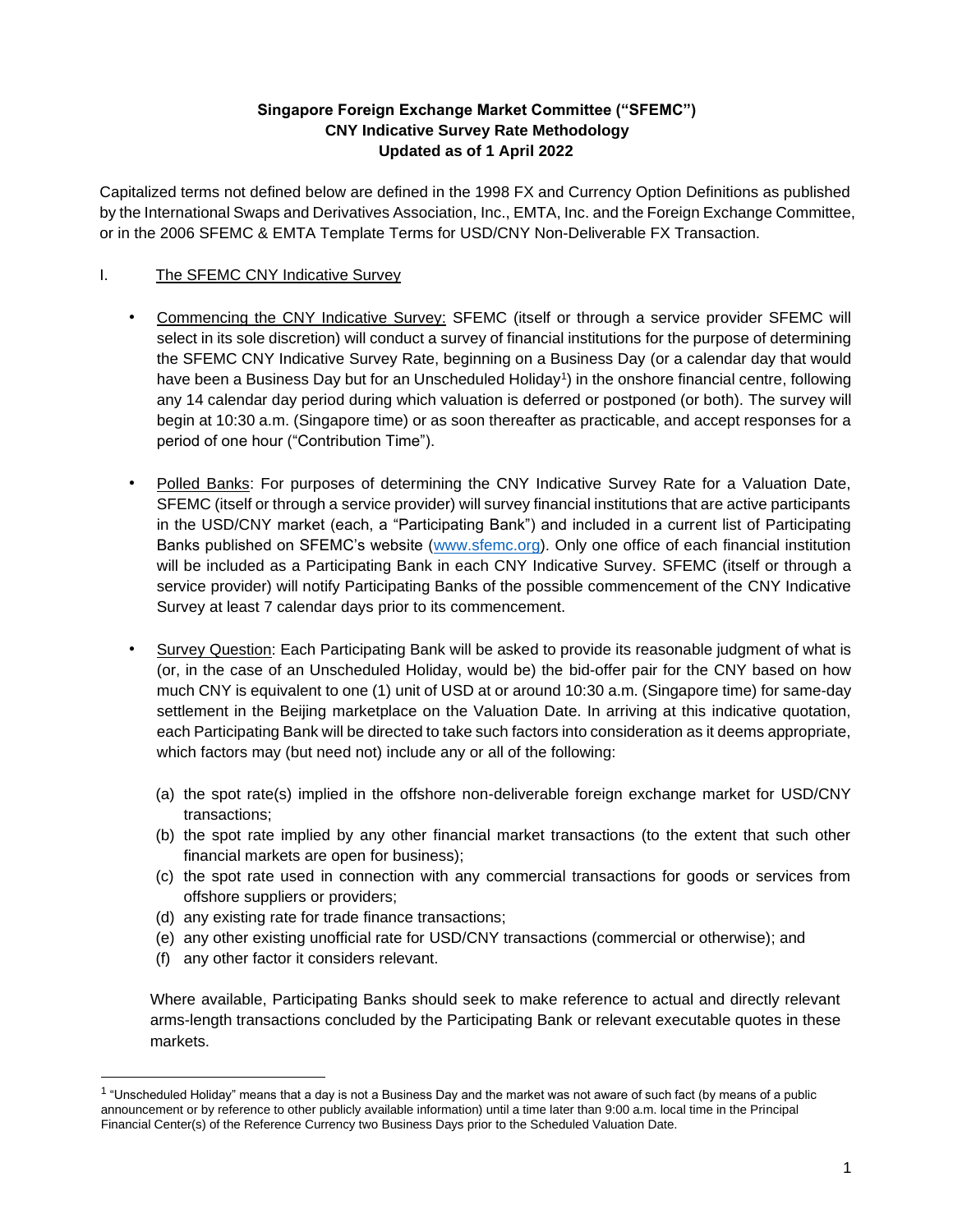### II. Use of Survey Results

- SFEMC (itself or through a service provider) will determine the mid-point of each bid-offer pair. The arithmetic mean of the mid-points will be used to determine the CNY Indicative Survey Rate, rounded to the fourth decimal point as described below.
- If the CNY Indicative Survey results in 21 or more responses, then the 4 highest and 4 lowest midpoints will be eliminated, and the arithmetic mean of the remaining mid-points will be computed and will constitute the CNY Indicative Survey Rate for such Valuation Date. For purposes of eliminating the 4 highest and 4 lowest mid-points, if more than 4 mid-points have the same highest value or lowest value, then only 4 such mid-points will be eliminated.
- If the CNY Indicative Survey results in less than 21 but 11 or more responses, then the 2 highest and 2 lowest mid-points will be eliminated, and the arithmetic mean of the remaining mid-points will be computed and will constitute the CNY Indicative Survey Rate for such Valuation Date. For purposes of eliminating the 2 highest and 2 lowest mid-points, if more than 2 mid-points have the same highest value or lowest value, then only 2 such mid-points will be eliminated.
- If the CNY Indicative Survey results in less than 11 but 8 or more responses, then the highest and the lowest mid-points will be eliminated and the arithmetic mean of the remaining midpoints will be computed and will constitute the CNY Indicative Survey Rate for such Valuation Date. For purposes of eliminating the highest and lowest mid-points, if more than 1 mid-point has the same highest value or lowest value, then only 1 such mid-point will be eliminated.
- If the CNY Indicative Survey results in less than 8 but 5 or more responses, then no mid-points will be eliminated and the arithmetic mean of all midpoints will be computed and will constitute the CNY Indicative Survey Rate for such Valuation Date.
- In line with the corresponding onshore fixing convention for decimal place, Participating Banks shall contribute the bid-offer pair up to the fourth decimal point (e.g., 6.3163).

# III. Insufficient Responses

If the CNY Indicative Survey results in less than 5 responses from Participating Banks ("Insufficient Responses"), no CNY Indicative Survey Rate will be available for the relevant Valuation Date. The next CNY Indicative Survey will take place on the next succeeding Business Day in Beijing (or calendar day that would have been a Business Day but for an Unscheduled Holiday), subject to Section V below.

#### IV. CNY Indicative Survey Rate Publication

- The CNY Indicative Survey Rate will be published on Refinitiv and/or Bloomberg platforms at 12:30 p.m. (Singapore time), or as soon thereafter as practicable.
- As soon as it is determined that the CNY Indicative Survey will result in Insufficient Responses, a notice that no CNY Indicative Survey Rate is available for the Valuation Date will be published on Refinitiv and/or Bloomberg platforms.